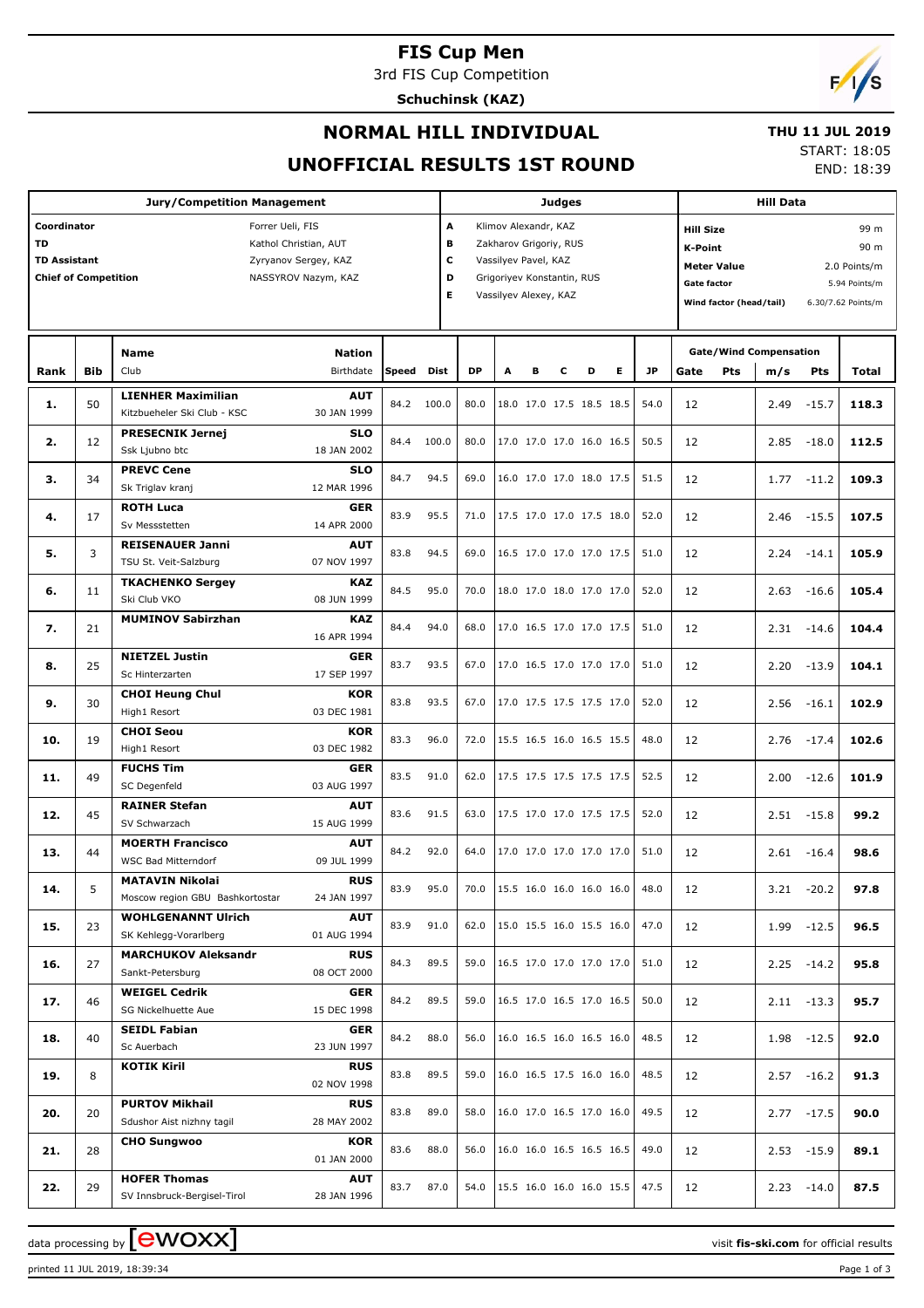# **FIS Cup Men**

3rd FIS Cup Competition

**Schuchinsk (KAZ)**



### **NORMAL HILL INDIVIDUAL**

### **THU 11 JUL 2019**

### **UNOFFICIAL RESULTS 1ST ROUND**

START: 18:05 END: 18:39

|      |                | <b>Name</b>                     | <b>Nation</b>             |       |             |           |                          |                          |   |                          |                          |           |      | <b>Gate/Wind Compensation</b><br>Pts<br>m/s<br>Pts<br>2.35<br>$-14.8$<br>$-17.5$<br>2.77<br>$-8.7$<br>1.38<br>2.00<br>$-12.6$<br>$-19.0$<br>3.02<br>2.28<br>$-14.4$<br>3.03<br>$-19.1$<br>3.01<br>$-19.0$<br>1.95<br>$-12.3$<br>1.91<br>$-12.0$<br>3.02<br>$-19.0$<br>2.99<br>$-18.8$<br>2.50<br>$-15.8$<br>2.40<br>$-15.1$<br>2.15<br>$-13.5$<br>$-9.4$<br>1.49 |      |               |                                                                                                                                      |
|------|----------------|---------------------------------|---------------------------|-------|-------------|-----------|--------------------------|--------------------------|---|--------------------------|--------------------------|-----------|------|------------------------------------------------------------------------------------------------------------------------------------------------------------------------------------------------------------------------------------------------------------------------------------------------------------------------------------------------------------------|------|---------------|--------------------------------------------------------------------------------------------------------------------------------------|
| Rank | <b>Bib</b>     | Club                            | Birthdate                 | Speed | <b>Dist</b> | <b>DP</b> | A                        | в                        | c | D                        | E.                       | <b>JP</b> | Gate |                                                                                                                                                                                                                                                                                                                                                                  |      |               | Total                                                                                                                                |
| 23.  | 16             | <b>CAMENZIND Noah</b>           | <b>SUI</b>                | 83.8  | 85.0        | 50.0      |                          | 16.5 16.5 16.5 16.5 16.5 |   |                          |                          | 49.5      | 12   |                                                                                                                                                                                                                                                                                                                                                                  |      |               |                                                                                                                                      |
|      |                | Einsiedeln                      | 06 AUG 2002               |       |             |           |                          |                          |   |                          |                          |           |      |                                                                                                                                                                                                                                                                                                                                                                  |      |               | 84.7<br>84.0<br>83.8<br>82.9<br>80.5<br>79.1<br>75.9<br>74.5<br>74.2<br>73.5<br>68.0<br>65.7<br>58.2<br>56.4<br>55.0<br>54.6<br>49.3 |
| 24.  | 36             | <b>MARUSIAK Yevhen</b>          | <b>UKR</b>                | 83.6  | 87.0        | 54.0      |                          | 15.5 16.0 17.0 16.0 15.5 |   |                          |                          | 47.5      | 12   |                                                                                                                                                                                                                                                                                                                                                                  |      |               |                                                                                                                                      |
|      |                | ShVSM of Ivano-Frankivsk        | 16 MAR 2000               |       |             |           |                          |                          |   |                          |                          |           |      |                                                                                                                                                                                                                                                                                                                                                                  |      |               |                                                                                                                                      |
| 25.  | 32             | <b>SPULBER Mihnea Alexandru</b> | <b>ROU</b>                | 84.4  | 82.0        | 44.0      |                          | 16.0 16.5 16.0 16.5 16.0 |   |                          |                          | 48.5      | 12   |                                                                                                                                                                                                                                                                                                                                                                  |      |               |                                                                                                                                      |
|      |                | Acs Sacele                      | 11 DEC 2000               |       |             |           |                          |                          |   |                          |                          |           |      |                                                                                                                                                                                                                                                                                                                                                                  |      |               |                                                                                                                                      |
| 26.  | 48             | <b>KINDLIMANN Lars</b>          | <b>SUI</b>                | 83.5  | 83.5        | 47.0      |                          |                          |   | 16.5 16.0 15.5 16.5 16.0 |                          | 48.5      | 12   |                                                                                                                                                                                                                                                                                                                                                                  |      |               |                                                                                                                                      |
|      |                | Am Bachtel wald                 | 28 NOV 2000               |       |             |           |                          |                          |   |                          |                          |           |      |                                                                                                                                                                                                                                                                                                                                                                  |      |               |                                                                                                                                      |
| 27.  | 9              | <b>SADREEV Danil</b>            | <b>RUS</b>                | 82.4  | 85.5        | 51.0      |                          | 16.5 16.5 16.0 16.0 16.0 |   |                          |                          | 48.5      | 12   |                                                                                                                                                                                                                                                                                                                                                                  |      |               |                                                                                                                                      |
|      |                | MBU DOD SDUSSH Leninogorsk      | 07 MAY 2003               |       |             |           |                          |                          |   |                          |                          |           |      |                                                                                                                                                                                                                                                                                                                                                                  |      |               |                                                                                                                                      |
| 28.  | 14             | <b>DZHAFAROV Zakhir</b>         | <b>RUS</b>                | 83.7  | 82.0        | 44.0      |                          | 16.5 16.5 16.5 16.0 16.5 |   |                          |                          | 49.5      | 12   |                                                                                                                                                                                                                                                                                                                                                                  |      |               |                                                                                                                                      |
|      |                |                                 | 01 OCT 1998               |       |             |           |                          |                          |   |                          |                          |           |      |                                                                                                                                                                                                                                                                                                                                                                  |      |               |                                                                                                                                      |
| 29.  | 10             | <b>FELDOREAN Andrei</b>         | <b>ROU</b>                | 83.7  | 83.5        | 47.0      |                          | 16.0 16.0 15.5 16.5 16.0 |   |                          |                          | 48.0      | 12   |                                                                                                                                                                                                                                                                                                                                                                  |      |               |                                                                                                                                      |
|      |                | Acs Sacele                      | 13 APR 2000               |       |             |           |                          |                          |   |                          |                          |           |      |                                                                                                                                                                                                                                                                                                                                                                  |      |               |                                                                                                                                      |
| 30.  | 6              | <b>SELL Adrian</b>              | <b>GER</b>                | 82.9  | 83.0        | 46.0      |                          | 16.0 16.0 16.0 15.5 15.0 |   |                          |                          | 47.5      | 12   |                                                                                                                                                                                                                                                                                                                                                                  |      |               |                                                                                                                                      |
|      |                | Sv Messstetten                  | 28 APR 1998               |       |             |           |                          |                          |   |                          |                          |           |      |                                                                                                                                                                                                                                                                                                                                                                  |      |               |                                                                                                                                      |
| 31.  | 15             | <b>PACURAR Radu Mihai</b>       | <b>ROU</b>                | 84.4  | 80.5        | 41.0      | 15.0 15.0 15.5 15.5 15.0 |                          |   |                          |                          | 45.5      | 12   |                                                                                                                                                                                                                                                                                                                                                                  |      |               |                                                                                                                                      |
|      |                | Cs Dinamo rasnov                | 06 SEP 2001               |       |             |           |                          |                          |   |                          |                          |           |      |                                                                                                                                                                                                                                                                                                                                                                  |      |               |                                                                                                                                      |
| 32.  | 35             | <b>VASKUL Andrii</b>            | <b>UKR</b>                | 84.3  | 80.0        | 40.0      |                          | 15.0 15.0 15.5 16.0 15.0 |   |                          |                          | 45.5      | 12   |                                                                                                                                                                                                                                                                                                                                                                  |      |               |                                                                                                                                      |
|      |                | COP of Winter Sports            | 01 APR 1999               |       |             |           |                          |                          |   |                          |                          |           |      |                                                                                                                                                                                                                                                                                                                                                                  |      |               |                                                                                                                                      |
| 33.  | $\overline{7}$ | <b>VASSILYEV Danil</b>          | <b>KAZ</b>                | 83.6  | 90.0        | 60.0      | 9.0                      |                          |   | 8.0 11.0 9.5 8.5         |                          | 27.0      | 12   |                                                                                                                                                                                                                                                                                                                                                                  |      |               |                                                                                                                                      |
|      |                |                                 | 22 JUL 2004               |       |             |           |                          |                          |   |                          |                          |           |      |                                                                                                                                                                                                                                                                                                                                                                  |      |               |                                                                                                                                      |
| 34.  | $\overline{2}$ | <b>NIEDERBERGER Lean</b>        | <b>SUI</b>                | 82.2  | 78.0        | 36.0      |                          | 16.0 16.0 16.5 16.5 16.0 |   |                          |                          | 48.5      | 12   |                                                                                                                                                                                                                                                                                                                                                                  |      |               |                                                                                                                                      |
|      |                | Bannalp-Wolfenschiessen         | 08 JAN 2003               |       |             |           |                          |                          |   |                          |                          |           |      |                                                                                                                                                                                                                                                                                                                                                                  |      |               |                                                                                                                                      |
| 35.  | 31             | <b>SAFONOV Gleb</b>             | <b>KAZ</b>                | 84.1  | 74.0        | 28.0      |                          | 14.5 15.5 15.5 16.0 15.0 |   |                          |                          | 46.0      | 12   |                                                                                                                                                                                                                                                                                                                                                                  |      |               |                                                                                                                                      |
|      |                | Almaty Skiclub                  | 11 SEP 2001               |       |             |           |                          |                          |   |                          |                          |           |      |                                                                                                                                                                                                                                                                                                                                                                  |      |               |                                                                                                                                      |
| 36.  | 38             | <b>KADYROV Ilshat</b>           | <b>KAZ</b><br>03 MAY 2004 | 83.0  | 72.5        | 25.0      |                          | 15.5 15.5 16.0 15.5 15.0 |   |                          |                          | 46.5      | 12   |                                                                                                                                                                                                                                                                                                                                                                  |      |               |                                                                                                                                      |
|      |                | Almaty Ski Club                 |                           |       |             |           |                          |                          |   |                          |                          |           |      |                                                                                                                                                                                                                                                                                                                                                                  |      |               |                                                                                                                                      |
| 37.  | 13             | <b>DEVYATKIN Nikita</b>         | <b>KAZ</b><br>03 APR 1999 | 82.8  | 73.5        | 27.0      |                          | 13.5 14.0 14.0 14.5 13.0 |   |                          |                          | 41.5      | 12   |                                                                                                                                                                                                                                                                                                                                                                  |      |               |                                                                                                                                      |
|      |                |                                 |                           |       |             |           |                          |                          |   |                          |                          |           |      |                                                                                                                                                                                                                                                                                                                                                                  |      |               |                                                                                                                                      |
| 38.  | 43             | <b>KRAVTSOV Sergey</b>          | <b>KAZ</b><br>28 JAN 2002 | 83.4  | 70.5        | 21.0      |                          | 13.5 14.5 16.0 15.0 13.5 |   |                          |                          | 43.0      | 12   |                                                                                                                                                                                                                                                                                                                                                                  |      |               |                                                                                                                                      |
|      |                | <b>KORCHUK Anton</b>            | <b>UKR</b>                |       |             |           |                          |                          |   |                          | 15.0 15.0 15.5 15.5 15.0 | 45.5      | 12   |                                                                                                                                                                                                                                                                                                                                                                  |      |               |                                                                                                                                      |
| 39.  | 22             | COP of Winter Sports            | 04 AUG 2004               | 83.8  | 69.0        | 18.0      |                          |                          |   |                          |                          |           |      |                                                                                                                                                                                                                                                                                                                                                                  | 2.26 | $-14.2$       |                                                                                                                                      |
| 40.  | 39             | <b>NEKHOROSHEV IVAN</b>         | <b>KAZ</b><br>10 APR 2001 | 81.9  | 55.5        | $-9.0$    |                          | 13.0 13.5 14.5 14.0 12.5 |   |                          |                          | 40.5      | 12   |                                                                                                                                                                                                                                                                                                                                                                  |      | $1.91 - 12.0$ | 19.5                                                                                                                                 |

| Did not start |                                |  |  |  |  |  |  |  |
|---------------|--------------------------------|--|--|--|--|--|--|--|
| Bib           | <b>Name</b>                    |  |  |  |  |  |  |  |
|               | <b>WESTERHEIM Oscar P</b>      |  |  |  |  |  |  |  |
| 18            | AUNE Joakim                    |  |  |  |  |  |  |  |
| 24            | <b>BUSKUM Andreas Granerud</b> |  |  |  |  |  |  |  |
| 33            | KALINICHENKO Vitaliy           |  |  |  |  |  |  |  |
| 42            | <b>VILLUMSTAD Fredrik</b>      |  |  |  |  |  |  |  |

data processing by **CWOXX**  $\blacksquare$ 

printed 11 JUL 2019, 18:39:34 Page 2 of 3